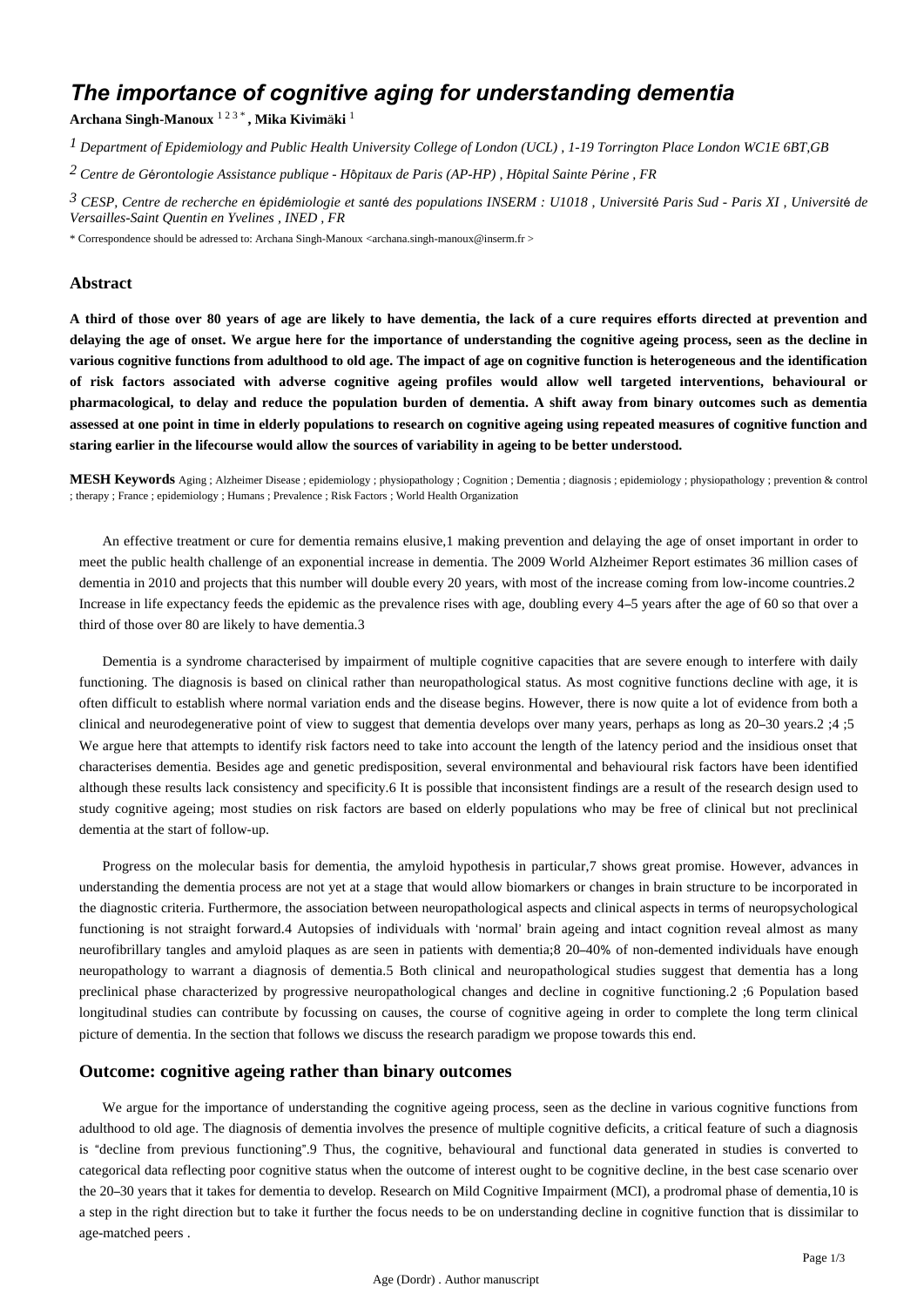Cognitive ageing is characterized by increasing heterogeneity,11 resulting in age peers becoming more and more dissimilar as people get older due to differences between individuals in the rate of cognitive decline. Framingham data show divergence in cognitive trajectories up to 22 years before the diagnosis of dementia.12 The long latency period for dementia implies that greater attention needs to be paid to poor cognitive performance compared to age-matched peers starting early in midlife. There are no clinical criteria to operationnalise poor cognitive performance. We propose that for research purposes cognitive performance and decline situated 1.5 standard deviation below the mean or that in the worst decile13 or quintile14 be used distinguish individuals dissimilar to age-matched peers . Identification of risk factors that gradually shape or abruptly change cognitive ageing trajectories have enormous potential for early detection and prevention of dementia.

### **Exposure: examine risk factor trajectories over the lifecourse**

Better understanding of risk factors, in terms of specificity, will come from adoption of a lifecourse approach where risk factors are assessed prior to the beginning of the dementia process.10 ;11 There might be critical periods (childhood, adolescence, early adulthood, midlife, etc.) of exposure that late life measures of risk factors cannot assess, as is the case with obesity. Obesity in midlife is a risk factor for dementia but at older ages it is low body weight that is associated with dementia as incipient dementia and comorbidity are often accompanied by metabolic and behavioural changes that lower weight.15 If the latency period of dementia is several decades then research on older individuals includes those who may be at an advanced stage in the latency period and neuropathological changes accompanying dementia could alter the levels of these risk factors. The likelihood of protopathic bias in results from these studies necessitates closer attention to risk factor levels earlier in the lifecourse.

Cardiovascular risk factors have been shown to be associated with poor cognitive function in middle-aged adults13 –15 and also with dementia in later life.16 Repeat assessments of these risk factors are necessary as measures at one point in time often provide an imprecise estimate of their long-term impact. Trajectories or repeated assessments of risk factors may not only improve risk stratification but also allow the examination of competing hypotheses of the exposure-disease association: cumulative risk, risk trajectories or critical period models and the timing of changes in risk factors before disease onset. If the atherosclerotic degenerative process is important for dementia then the estimation of total cumulative exposure to risk factors or the specific trajectories of risk factors that are harmful can only be undertaken using a longitudinal design.

### **Investigate socioeconomic context**

Socioeconomic factors, education or occupation, have been shown to be associated with higher cognitive scores and reduce the risk of dementia,17 suggesting that there are continuities between cognitive ageing and dementia. The burden of dementia is also socially variable; those with greater education show less severe cognitive decline.18 Socioeconomic factors are seen to be a proxies for cognitive reserve, defined as the ability of individuals to tolerate progressive brain pathology without manifestation of clinical cognitive symptoms. 19 Most individuals finish education early in the lifecourse and it is unclear if experiences over the adult lifecourse or later life measures of social circumstances can alter levels of cognitive reserve. Plasticity in cognitive reserve would have tremendous implications for understanding cognitive ageing. For now it remains a "black box" and further research is required to understand the mechanisms by which it influences cognitive ageing trajectories. Most research on the risk factors for dementia typically controls for a range of confounders including socioeconomic factors. We argue that socioeconomic factors are not just methodological confounds and their role as modifiers of cognitive ageing needs further attention.

#### **Assess population impact of risk factors**

The population-perspective, rooted in prevention and tied to the prevalence of putative risk factors, attempts to identify risk factors that would reduce disease burden at the level of the population. Much of the current research in dementia focuses on identifying individuals at the highest risk, either from established risk factors or through research on 'new' risk factors. This approach misses opportunities for large-scale prevention of common risk factors and consequently their impact at the level of the population. The major advantage of a population perspective is that a focus on "a large number of people at a small risk may give rise to more cases of disease than the small number who are at high risk".20

The heritability estimate of dementia 21 is no different to that of heart disease and there is no reason why lessons learnt from one cannot be applied to the other. Secular decline in mortality from heart disease in recent years is the result of identification of risk factors likely to impact population burden of the disease rather than subgroups of individuals at particularly high risk. Adoption of a similar approach for dementia implies focussing on the risk factors that are highly prevalent at the population level as their impact is likely be to substantial even if the associated relative risk is small at the individual level.

#### **New research agenda for the future**